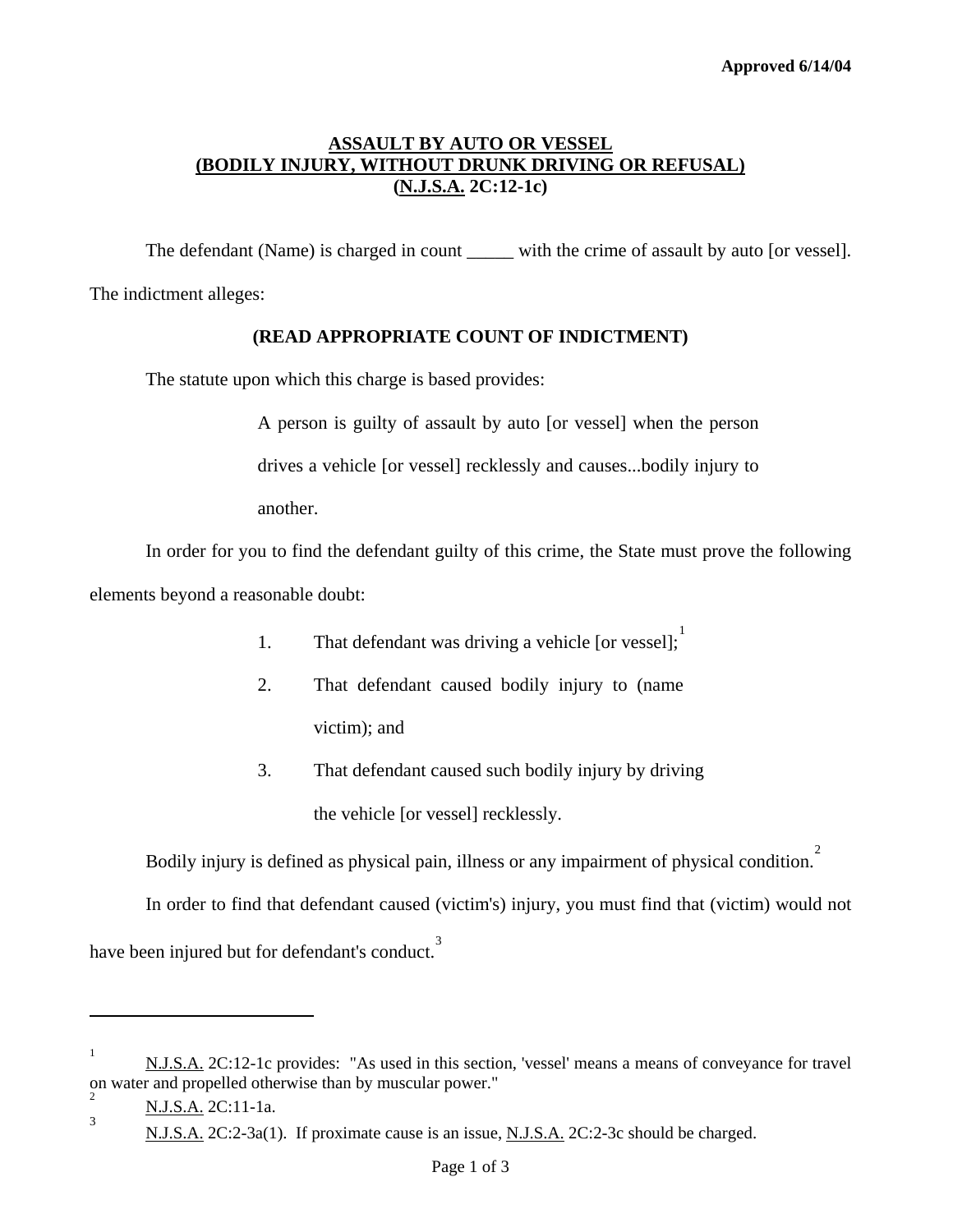#### **ASSAULT BY AUTO OR VESSEL (Bodily Injury, Without Drunk Driving Or Refusal) N.J.S.A. 2C:12-1c**

 A person acts recklessly when he/she consciously disregards a substantial and unjustifiable risk that bodily injury will result from his/her conduct. The risk must be of such a nature and degree that, considering the nature and purpose of the defendant's conduct and the circumstances known to him/her, disregard of the risk involves a gross deviation from the standard of conduct that a reasonable person would observe in the defendant's situation.

 In other words, in order for you to find the defendant drove a vehicle [or vessel] recklessly, the State must prove beyond a reasonable doubt that the defendant was aware that he/she was operating a vehicle [or vessel] in such a manner or under such circumstances as to create a substantial and unjustifiable risk of bodily injury to another. The State must also prove beyond a reasonable doubt that the defendant consciously disregarded this risk and that the disregard of the risk was a gross deviation from the way a reasonable person would have conducted himself/herself in the situation.

Recklessness is a condition of the mind that cannot be seen and that can often be determined only from inferences from conduct, words, or acts. It is not necessary for the State to produce a witness to testify that the defendant stated that he/she acted with a particular state of mind. It is within your power to find that proof of recklessness has been furnished beyond a reasonable doubt by inferences that may arise from the nature of the acts and circumstances surrounding the conduct in question.

## **[WHERE A VIOLATION OF THE MOTOR VEHICLE STATUTES IS ALLEGED, ADD THE FOLLOWING]**

The State alleges that the defendant's conduct involved [a] violation[s] of the motor vehicle laws of this State. Specifically, it is alleged that the defendant [list motor vehicle violations alleged and their elements]. Whether he/she is guilty or not of that [those] offense[s] will be determined by